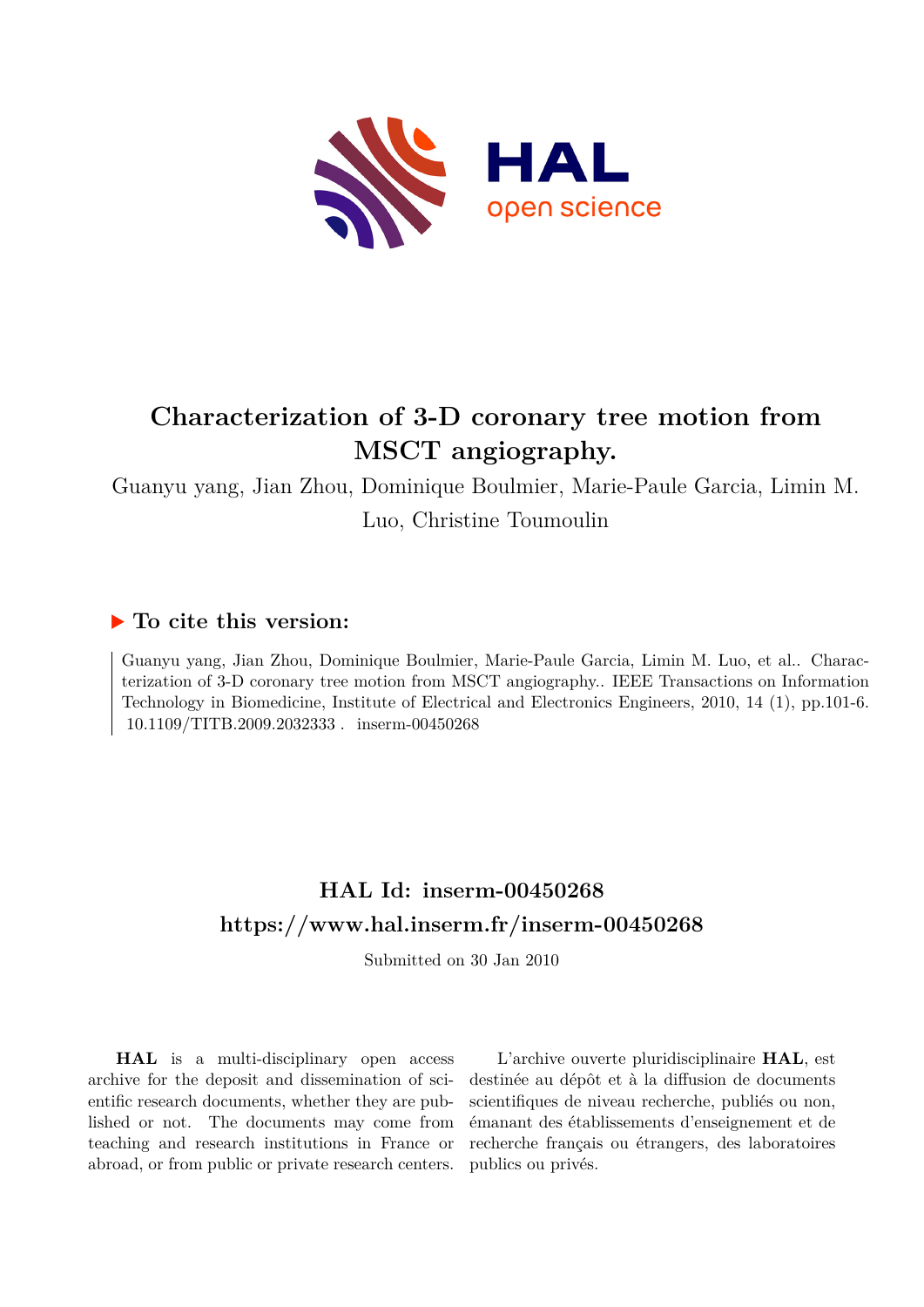## *Characterization of 3-D coronary tree motion from MSCT angiography*

Guanyu Yang <sup>123</sup>, Jian Zhou <sup>123</sup>, Dominique Boulmier <sup>14</sup>, Marie-Paule Garcia <sup>12</sup>, Limin Luo <sup>23</sup>, Christine Toumoulin <sup>12</sup><sup>\*</sup>

<sup>1</sup> LTSI, Laboratoire Traitement du Signal et de l'Image INSERM : U642, Université de Rennes I, Campus de Beaulieu, 263 Avenue du Géné *ral Leclerc - CS 74205 - 35042 Rennes Cedex,FR*

*CRIBS, Centre de Recherche en Information Biom dicale sino-fran ais 2* <sup>é</sup> <sup>ç</sup> *INSERM : Laboratoire International Associ*<sup>é</sup> *, Universit*é *de Rennes I , SouthEast University , Nankin,CN*

*LIST, Laboratory of Image Science and Technology 3 SouthEast University , Si Pai Lou 2, Nanjing, 210096,CN*

<sup>4</sup> Département de cardiologie et maladies vasculaires CHU Rennes , *H*ôpital Pontchaillou , Université de Rennes I , 2 rue Henri Le Guilloux *35033 RENNES cedex 9,FR*

\* Correspondence should be adressed to: Christine Toumoulin <christine.toumoulin@univ-rennes1.fr >

## **Abstract**

**This paper describes a method for the characterization of coronary artery motion using Multi-slice Computed Tomography (MSCT) volume sequences. Coronary trees are first extracted by a spatial vessel tracking method in each volume of MSCT sequence. A point-based matching algorithm, with feature landmarks constraint, is then applied to match the 3D extracted centerlines between two consecutive instants over a complete cardiac cycle. The transformation functions and correspondence matrices are estimated simultaneously and allow deformable fitting of the vessels over the volume series. Either point-based or branch-based motion features can be derived. Experiments have been conducted in order to evaluate the performance of the method with a matching error analysis.**

**Author Keywords** Centerline extraction ; coronary tree ; 3-D motion ; multislice computed tomography (MSCT) angiography ; pointbased matching.

## **Introduction**

Cardiac diseases remain a leading cause of mortality in Europe and in the US [1 ]. Quantitative and accurate characterization of abnormal wall and vascular patterns (location, shape, motion) of the heart is thus of major importance for diagnosis and treatment [2 ]. For a long time, the mono- and bi-plane X-ray techniques were only available to deal with coronary and ventricular structures. Pioneering attempts, mainly focused on static reconstruction, were thus based on computer vision approaches relying on epipolar techniques and feature matching. A first coupled reconstruction-motion estimation was proposed in [3 ] and led to a fast and efficient scheme to recover the centerlines over the entire time sequence. However, technical advances in 3D echography, cine-MRI, tagged-MRI and multislice computed tomography (MSCT) devices open today new perspectives. It is now possible to describe the dynamic behavior of the heart over the entire cardiac cycle. MSCT offers in particular a full 3D access to the all cardiac structures, including right and left coronary trees and opens new paths for intra-operative planning capabilities [4 ][5 ]. Although promising, a few works have been devoted to motion analysis in MSCT and mainly on left ventricle [6 ]–[8 ]. Much less attention has been paid to the estimation of coronary motion. Some studies have been performed on image sequences in bi-plane angiography [3 ][9 ][10 ], EBCT [11 ] and MRA [12 ][13 ]. The only work related to MSCT data [14 ] relied on manual measurements on the position of bifurcation points.

This paper describes a semi-automatic method to extract the motion of coronary in MSCT volume sequences. It is organized as follows. The methodology designed to extract the coronary networks and their pairing by a point matching algorithm is described in section 2. The experiments conducted on several volume sequences are then presented in section 3. Discussion and perspectives are provided in conclusion.

## **Methodology**

#### **Coronary tree extraction and representation**

The coronary centerlines are first extracted by using a tracking-based algorithm proposed in our previous work [15 ]. It is based on a local cylinder model that provides the vessel position, local contrast, its orientation and diameter. The tracking procedure is initialized by manually selecting seed points (lying on targeted vessels). The centerline point and local diameter is estimated by geometric moment-based operator. A multiscale approach [16 ] has been used to handle highly varying vessel diameters and criterions have been proposed to deal with branching and end points. To represent the extracted vessels, we introduce a N -tuple vector for each centreline point that may gather vascular features, including the 3D space coordinates and the local intensity, diameter, direction, etc. This point-based attributed vector is denoted as  $\mathbf{x} = [x_1, ..., x_N]$ <sup>'</sup> (where the prime means the vector or matrix transpose). For the coronary tree at cardiac phase t , we define  $X_t = \{x_t\}_{t=1}^T$  as the related attributed point set (with n the total number of points). Then, a total of K dynamic volumes provide a sequence of dynamic point sets  $\{X_i\}_{i=0}^{K-1}$  that characterizes the temporal and spatial behavior of the coronary tree.

### **Constrained point-based matching**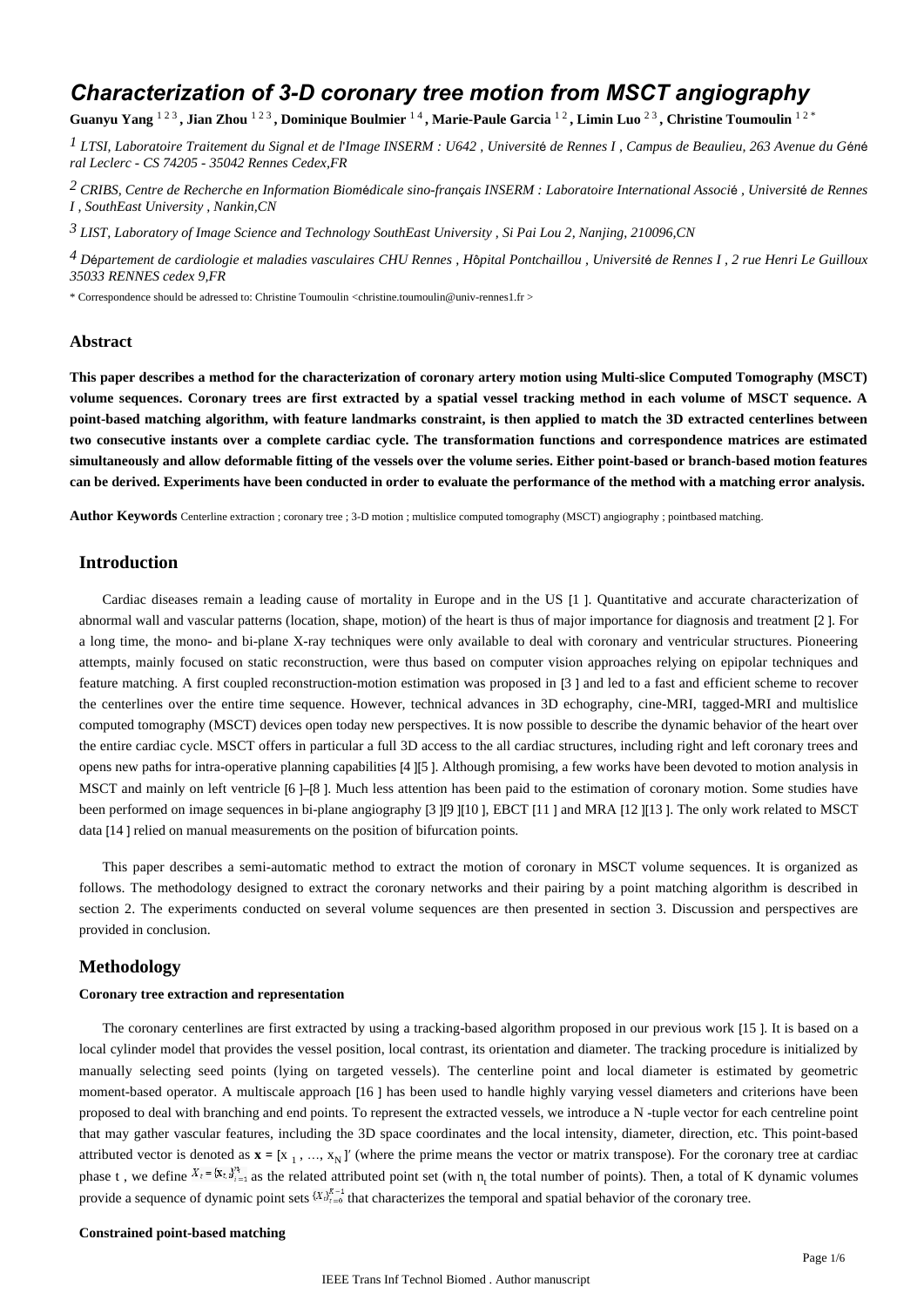We assume that the point set  $X_t$  relates to a point set  $X_{t+1}$  by a mapping  $\varphi_t(x)$ :  $\mathbb{R}^N \to \mathbb{R}^N$ . Then, a global motion of coronary tree might be established by solving a group of mappings  $\{\varphi_k\}$ . In this paper, we have limited our study to the B-spline based parametric  $\varphi$ which can be expressed as

$$
\varphi(\mathbf{x}) = \mathbf{x} + \begin{bmatrix} \sum_{\ell=1}^{L_1} c_{1\ell} b_{1\ell}(\mathbf{x}) \\ \vdots \\ \sum_{\ell=1}^{L_N} c_{N\ell} b_{N\ell}(\mathbf{x}) \end{bmatrix}
$$

with  ${}^{b_n}$ ( ${}^{b_n}$  ${}^{b_n}$  ${}^{c_n}$  representing the cubic B-spline basis functions for the n th Cartesian direction, and  ${}^{c_n}$  ${}^{b_n}$  ${}^{c_n}$  the corresponding unknown coefficients, where  $n$ , L<sub>n</sub> represent the dimensions of attribute points and the number of control points on the  $n$  th dimension respectively. This parametrization is very popular in image registration and suitable for modeling the nonrigid local movement. For conciseness, let us define  $P:\{\psi_i = \psi_{i,x}, \dots, \psi_{i,y}\}\mathbb{I}_{i=1}^T$  and  $Q:\{\mathcal{A}_i = \mathcal{A}_{i,x}, \dots, \mathcal{A}_{i,y}\}\mathbb{I}_{i=1}^T$  as the generalized target and source attributed point sets. Then, when estimating  $\varphi_t$ , we let P equal to  $X_t$  and Q equal to  $X_{t+1}$ . This avoids repeated notations. We further suppress the subscript t of φ<sub>t</sub> to denote φ for simplicity.

However, the estimation of the mapping  $\varphi$  is nontrivial since 1) even in an ideal situation, because the points are independently extracted from different cardiac volumes, a one-to-one relationship between  $X_i$  and  $X_{i+1}$  can not be assumed; 2) in real case, the possible loss of parts of vascular segments (due to contrast variations, reconstruction artifacts, etc.) must be considered: thus, subsets of attributed points can be missing and will not have any pairing in the previous or next volume. As noted by [17 ], instead of a hard one-to-one mapping, we suppose that a source point can be assigned to all target points with a certain probability. This results in the so-called soft-assign, i.e., the correspondence between points **p**<sub>i</sub> and **q**<sub>i</sub> is measured by an additional parameter w<sub>ij</sub> where  $0 \le w_{ij} \le 1.0$ ,  $\forall i, j$ , and  $\Sigma$  $w_{ii} = 1.0$  (for i = 1, ..., I, which ensures that  $\{w_{ii}\}$  form a valid probability distribution). Such  $w_{ii}$ 's therefore should be resolved together with the mapping φ .

A particular feature of the object (i.e., coronary network) is that its topology does not change under motion. Thus, branching (or bifurcation) and ostium points can be seen as stable landmarks onto which the pairing can rely. Establishing such relations is highly important and has to be considered in the construction of an accurate dynamic tree tracking. So, these landmark points are distinguished by defining the sets P and Q in which the m th point  $\tilde{p}$  m in P matches the m th point  $\tilde{q}$  m in Q. In the following, this prior knowledge will be used to develop a specific regularization for motion estimation. To sum up, the desired mapping, including unknown correspondences, can be achieved by minimizing

$$
\Psi(\{c_{n\ell}\}, \{w_{ij}\}) = E_1(P, Q; \{c_{n\ell}\}, \{w_{ij}\}) + \alpha E_2(\tilde{P}, \tilde{Q}; \{c_{n\ell}\}) + \beta R_1(\{c_{n\ell}\}) + \gamma R_2(\{w_{ij}\})
$$

with respect to  ${c_{n\ell}}$  and  ${w_{ij}}$ , subject to  $0 \le w_{ij} \le 1.0$  ( $\forall i, j$ ) and  $\Sigma_j w_{ij} = 1.0$  ( $\forall i$ ) where  $\alpha$ ,  $\beta$ , and  $\gamma$  are adjustable parameters.

The first right-hand-side term of (2 ) is the figure of merit measuring the similarity between target point set and the deformed source point set. It is defined by

$$
E_1(P, Q; \{c_{n\ell}\}, \{w_{ij}\}) = \frac{1}{2} \sum_{i=1}^{I} \sum_{j=1}^{J} w_{ij} ||\boldsymbol{p}_i - \boldsymbol{\varphi}(\boldsymbol{q}_j)||^2
$$

where ||·|| is the Euclidean norm. The second term regularizes the landmarks pairings and has the form

$$
E_2(\tilde{P}, \tilde{Q}, \{c_{n\ell}\}) = \frac{1}{2} \sum_{m=1}^{M} ||\tilde{P}_m - \varphi(\tilde{q}_m)||^2.
$$

It forces any selected source feature point  $\tilde{p}$ <sub>m</sub> to be as consistent as possible with its target pair  $\tilde{q}$ <sub>m</sub>.

The term R  $_1$  ({c<sub>n ℓ</sub>}) is the smoothing penalization term for the mapping  $\varphi$ . Here, we consider the discrete Markov random field (MRF) so that the penalty can be written

$$
R_1({c_{ne}}) = \frac{1}{2} \sum_{n} \sum_{e} \sum_{s \in \partial e} r_{e s} (c_{n e} - c_{n s})^2
$$

where  $\partial \ell$  denotes the usual second-order neighborhoods of the B-spline control point  $\ell$ , and  $r_{\ell s}$  is the reciprocal distance between control point  $\ell$  and s.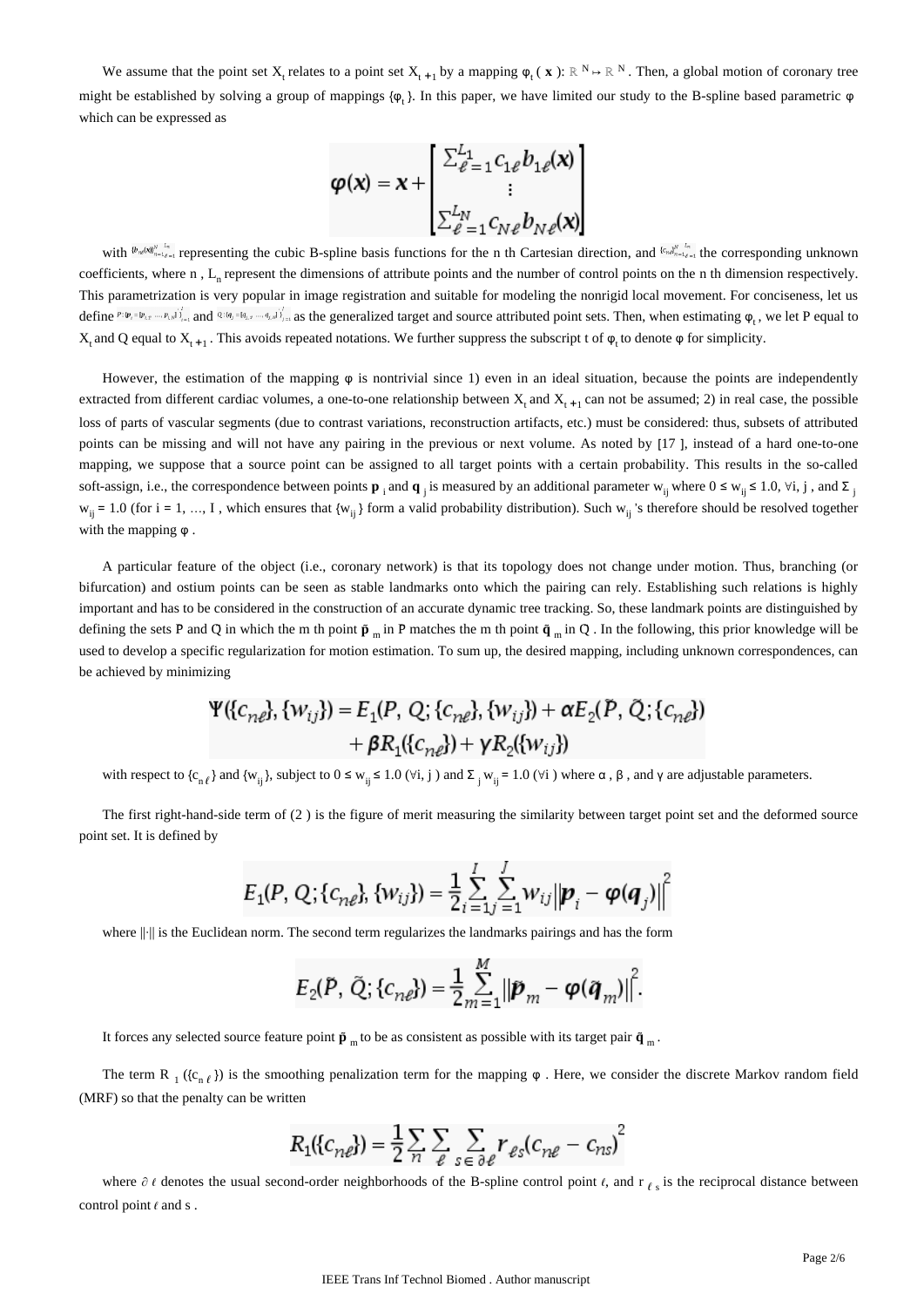The last term R<sub>2</sub>({w<sub>ij</sub>}) penalizes the correspondence w<sub>ij</sub>'s. Since one source point must be assigned to one target point with relatively larger probability, it can be expected that  ${w_{ij}}$  (for a fixed i) should have a peak around certain point (as well as j) forming a narrowed distribution. Thus, a good choice to impose such prior information is to use the entropy as it was recommended by [17 ]:

$$
R_2({w_{ij}}) = \sum_{i=1}^{I} \sum_{j=1}^{I} w_{ij} \log w_{ij}.
$$

Another interesting advantage for this penalty is that, when performing iterative optimization, the update for  $w_{ij}$  has a closed form expression that automatically fulfills the required nonnegativity constraints. Finally, we solve the optimal  ${c_{n\ell}}$  and  ${w_{ij}}$  of each two consecutive phases t and t + 1 using the alternating minimization algorithm.

#### **Model reconstruction**

Once  ${φ,}$  have been solved, we are able to track the movement of each point of centerlines throughout the overall cardiac cycle. More precisely, given a point **x**<sub>0, i</sub> ∈ {X<sub>0</sub>}, we can find out its spatial locations as { $\varphi_0$  (**x**<sub>0,i</sub>),  $\varphi_1$  ( $\varphi_0$  (**x**<sub>0,i</sub>)), ...} for the complete volume image sequence. We then interpolate the all point-based trajectories in order to get a continuous description of the movement. Therefore, any intermediate states of the beating heart within the cardiac cycle can be approximated.

## **Results and Discussion**

Five breath-hold MSCT sequences, acquired on a GE Light Speed VCT 64 multi-detectors scanner, were used to evaluate the method. Each sequence included 10 volumes reconstructed from slices acquired every 10% of the cardiac cycle and on several cycles. The pixel size ranged between 0.30mm and 0.35mm and the slice spacing was equal to 0.625mm. A 3D linear interpolation was systematically carried out on each volume of the sequence to make it isotropic. Then, all the sequences of volumes were processed. We provide, for illustration, the main results for two data sets, acquired on patients having respectively an arterial hypertension (Data 1) and a dilated cardiomyopathy (Data 2). In both cases, the coronary networks were considered as normal. The sizes of the data sets were  $512 \times 512 \times 316$ and  $512 \times 512 \times 332$  respectively.

#### **Coronary tree extraction**

The vessel tracking based on the extraction algorithm is initiated with user-defined seed points (in average, 2 to 6 points are required for extracting the left and right coronary trees). Some additional seed points may be needed when the scene is more complex, i.e. in presence of calcified plaques, or when the contrast is low.

Main arteries, such as left main (LM), left anterior descending (LAD), left circumflex (LCx), diagonals (DI), oblique marginal (OM), right coronary artery (RCA) and posterior descending artery (PDA), were extracted in almost all volume sequences. All branches are structurally defined by ordering their subsets of points (including their branching and end points). A cardiologist verified then the validity and the accuracy of centerlines for each volume of each sequence and labeled them with their anatomical names. For illustration, two centerline trees extracted from the 10% and 20% volumes (Data 1) are plotted together with landmarks in Fig. 1(a) .

Generally speaking, the extraction method behaves well on data sets that do not have too many artifacts. These artifacts are mainly due to reconstruction problems either caused by an irregular heart rate or by too fast motions of structures related to the rotation speed of the acquisition system. The latter one mainly occurs in early systolic and end-diastolic phases and can affect 50% of the volumes of the sequence. Motion artifacts introduce blurring effects and a splitting of vessels, making difficult even impossible in some cases their extraction. This has been the case for the right coronary artery (RCA) in some volumes for two of the five sequences [18 ].

Other difficulties come from the low contrast with the surrounding tissues and its variability which lead to over- or underestimations of vessel diameters and loss of parts of segments over time. This explains why, in a first step, the diameter has been computed only on the volumes reconstructed at the rest phases of the heart (70%, 80% of the cardiac cycle), these ones being exempt of motion artifacts. Extracting the vascular trees may take up to 20 minutes for a whole time sequence, the major part being devoted to interactive seeding (the spatial tracking algorithm being very fast, about several seconds for a branch on a computer P4-3.06G, 1G RAM). The continuous advances of MSCT should provide better resolution and contrast, such that these limitations will be minimized in the next future.

#### **Point Matching**

The point sampling over a branch is uniform. We used only the 3D coordinates as attributes for the point matching algorithm, i.e.,  $N =$ 3. As pointed out in Section II-B, the lengths of the branches are not the same all over the sequence due to different terminations of the vessel tracking algorithm. This situation is exemplified by the circle in Fig. 1(a) for small vascular segments. To deal with this length difference, the matching process considers the shortest segment to be paired within the two volumes. This is carried out by using the structural descriptions already available and the fact that the known branching points serve as constraints.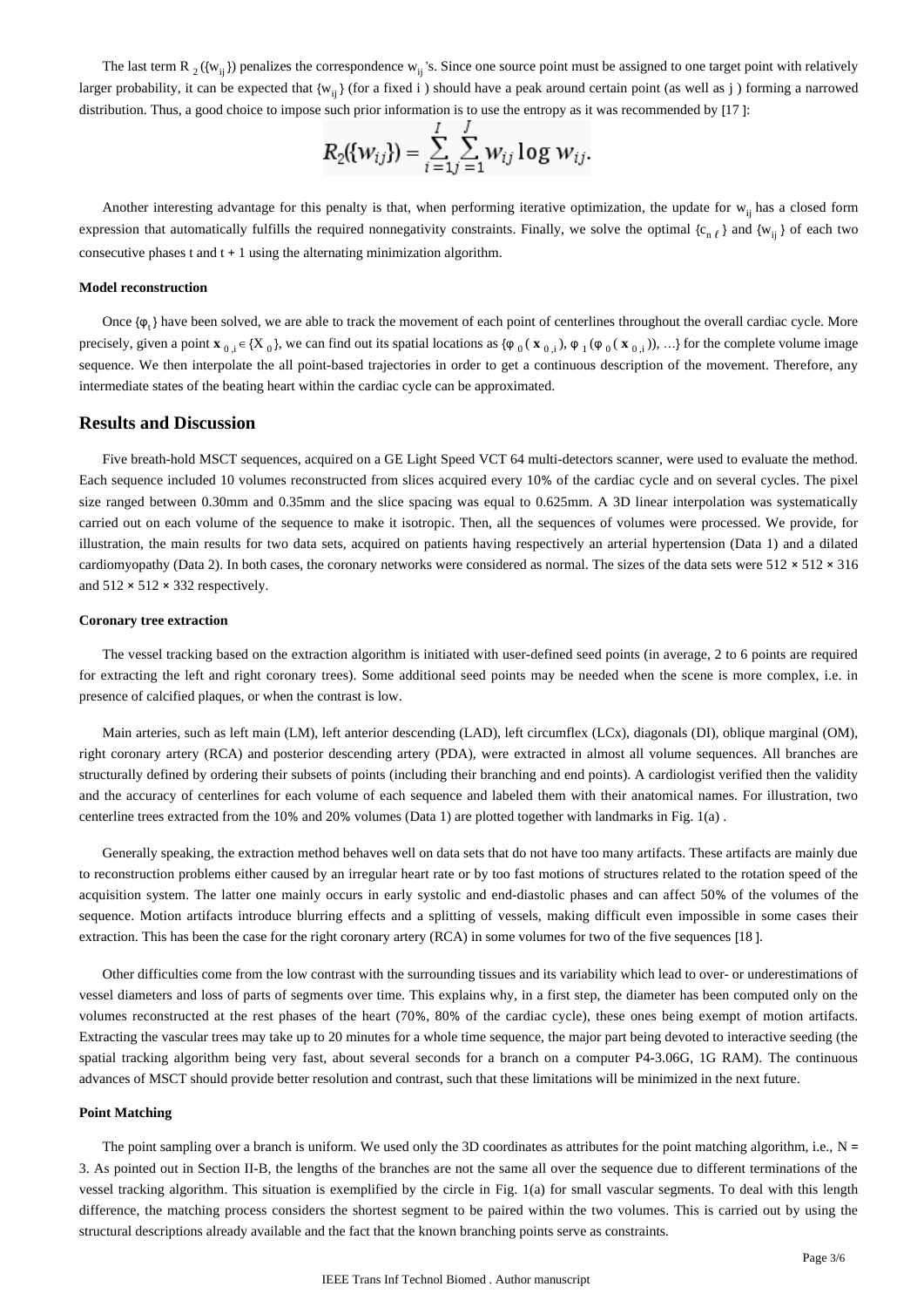Matching results are shown in Fig. 1(b). We used  $L_n = 8^3$ , (n = 1, ..., 3) as the coefficient number of B-spline basis functions in each dimension of **x**. The parameters in equation (2) were:  $\alpha$  = 3.0, β = 0.1 and γ = 0.1. Their values have been obtained from an training phase carried out on the five data sets. They were selected to minimize the error of matching defined below. The displacements resulting from the source and target pairing for each branch and estimated by  $\varphi$ , are represented by straight lines. Significant cardiac motions can be observed, especially for RCA. Their magnitudes are spatially and anatomically coherent while varying from proximal to distal segments. In order to get a more quantitative picture, we measured the Euclidean distance between  $\varphi \{ \mathbf{q}_i \}$  and the target centerlines P by using the rule of comparison the nearest point. The root mean square error (RMSE) is computed as  $\exp(-\beta_0^{\frac{1}{2}} \sin \beta_0)$  where J is the point number in Q and is the nearest point for  $\varphi$  ( $\mathbf{q}_j$ ) on the centerlines represented by point set P.

Mean RMSE and 3D displacement have been computed for all the extracted branches in all phases and patients. Considering the non-linear nature of cardiac motion, displacements have been measured separately for each of the coronary branches.

Fig. 2 provides for illustration the mean RMSEs and 3D displacements for the LAD and RCA branches of Data 1 during a cardiac cycle. The value at 0% is used as 100% to have a complete analysis throughout a cardiac cycle. For this sequence, considering the LAD and RCA arteries, the maximum displacement and RMSE during a cardiac cycle are 7.20mm and 1.20mm, 18.07mm and 1.68mm respectively.

If we consider now the whole set of sequences, we found a maximum 3D displacement for LAD that ranges between 5.03mm and 14.50mm with a maximum RMSE comprised between 0.82mm and 2.51 mm according to the considered sequence. For the RCA artery these values are [18.64 – 19.14]mm and [0.91 – 1.69]mm respectively.

#### **3D**+**t analysis**

Two 3D+t coronary trees with a total of 40 volumes are finally generated after interpolation. The vascular networks at four distinct instants are displayed together in Fig. 3 where the vessel diameters are approximated through the moment-based operator at 70% or 80% instants. We have used the landmarks proposed in [19 ] with an additional one to analyze the dynamic behavior of the beating heart: LM ostium (LM<sub>o</sub>), LAD-LCx bifurcation (LM<sub>B</sub>), 5cm away from LM<sub>o</sub> on LAD (LAD<sub>5</sub>), 5cm away from LM<sub>o</sub> on LCx (LCx<sub>5</sub>), RCA ostium  $(RCA<sub>o</sub>)$  and RCA-PDA bifurcation  $(RCA<sub>PDA</sub>)$ . Fig. 4 provides the spatial evolution of these points over time, taking as reference their positions at 0%. It can be seen that RCA landmarks have larger displacements, and subsequently larger velocities. The maximum displacements are obtained for the time-indexed volumes 40% and 50% corresponding to the end of systole. Three main peaks, located approximately at 20%, 60% and 90% on the velocity curves, represent three main cardiac phases with fast cardiac motion, i.e., systole, diastolic filling and atrial contraction. The first peak representing the systolic period is related to opening and closing of aortic valve throughout the R-R interval illustrated in Fig. 4(c) . These results are in accordance with those reported in [14 ][19 ].

## **Conclusion**

The main contribution of this short paper is the 3D tracking of the coronary tree over a full cardiac period, which allows studying the beating heart behavior and patterns of individual vascular segments, thus bringing new cues on the corresponding myocardium territories. The matching of centerlines is fully automatic and needs less than 10 minutes on a computer P4-3.06G with 1G RAM. The most critical feature is related to the choice of control parameters  $(α, β$  and  $γ)$ . An intensive exploration of the parameter space has been conducted and the values applied in this paper represent the best compromise we found. A learning stage based on more extensive experiments will be conducted on that point.

The work in progress is devoted on one hand to improve the segmentation step and the local vessel characterization in order to enrich the attributed centreline description and to decrease the time required for processing a complete volume sequence. On the other hand, the robustness of the constrained point matching will be extended to deal with partial correspondence. Lastly, new features of the coronary network (for instance, the overall heart movement, i.e rotation-translation, local shapes and deformations, asynchronous segments) will be derived in order to enrich the set of information for diagnosis.

### **Ackowledgements:**

The authors are indebted to Jean-Louis Coatrieux for his advices all along this research project and the suggestions brought to this manuscript. This work has been supported by a scholarship of the French government.

#### **References:**

- 1 . Mackay J , Mensah G . The Atlas of heart disease and stroke . Geneva, Switzerland World Health Organization ; 2004 ;
- 2. Frangi AF, Niessen WJ, Viergever MA. Three-dimensional modeling for functional analysis of cardiac images: a review. IEEE Trans Med Imag . 20: (1) 2 25 Jan 2001 ;

<sup>3 .</sup> Ruan S , Bruno A , Coatrieux JL . Three-dimensional motion and reconstruction of coronary arteries from biplane cineangiography . Imag Vis Comput . 12 : (10 ) 683 - 689 1994 ;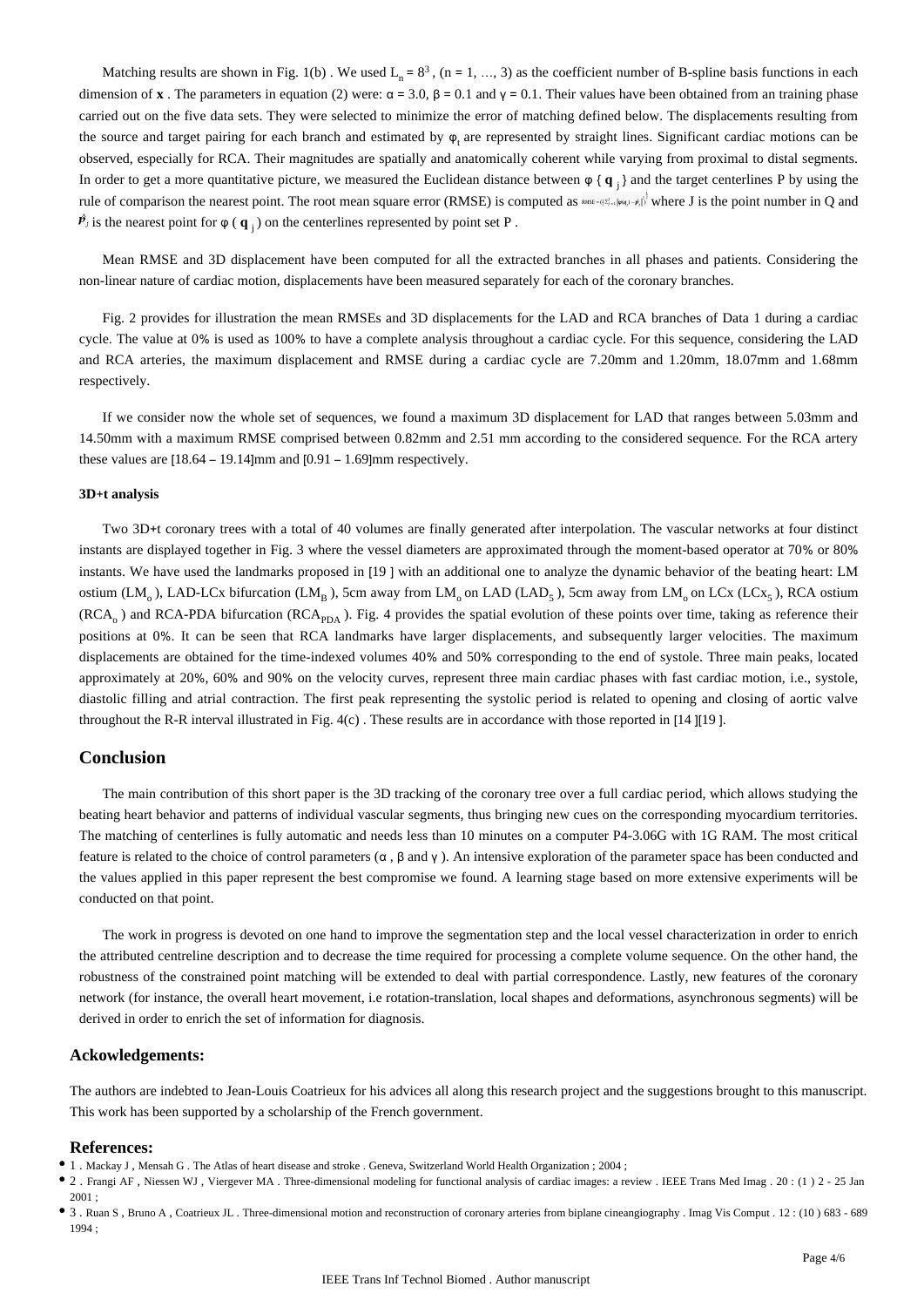- 4 . Shechter G , Shechter B , Resar JR , Beyar R . Prospective motion correction of x-Ray images for coronary interventions . IEEE Trans Med Imag . 24 : (4 ) 441 450 Apr 2005 ;
- 5 . Coatrieux JL , Rioual K , Goksu C , Unanua E , Haigron P . Ray casting with "on-the-fly" region growing: 3-D navigation into cardiac MSCT volume . IEEE Trans Inf Technol Biomed . 10 : (2 ) 417 - 420 Apr 2006 ;
- 6 . Song SM , Leahy RM . Computation of 3-D velocity fields from 3-D cine CT images of a human heart . IEEE Trans Med Imag . 10 : (3 ) 295 306 Sept 1991 ;
- 7 . Gorce JM , Friboulet D , Magnin IE . Estimation of three-dimensional cardiac velocity fields: assessment of a differential method and application to three-dimensional CT data . Med Image Anal . 1 : (3 ) 245 - 261 Apr 1997 ;
- 8 . Garreau M , Simon A , Boulmier D , Coatrieux JL , Breton HL . Assessment of left ventricular function in cardiac MSCT imaging by a 4D hierarchical surface-volume matching process . Int J Biomed Imaging . 1 : (1 ) 1 - 10 2006 ;
- 9 . Puentes J , Roux C , Garreau M , Coatrieux JL . Dynamic feature extraction of coronary artery motion using DSA image sequences . IEEE Trans Med Imag . 17 : (6 ) 857 871 Dec 1998 ;
- 10 . Shechter G , Devernay F , Coste-Maniere E , Quyyumi A , McVeigh ER . Three-dimensional motion tracking of coronary arteries in biplane cineangiogram . IEEE Trans Med Imag . 22 : (4 ) 493 - 503 Apr 2003 ;
- 11 . Achenbach S , Ropers D , Holle J , Muschiol G , Daniel WG , Moshage W . In-plane coronary arterial motion velocity: Measurement with electron-beam CT . Radiology . 216 : 457 - 463 Aug 2000 ;
- 12 . Hofman MB , Wickline SA , Lorenz CH . Quantification of in-plane motion of the coronary arteries during the cardiac cycle: implications for acquisition window duration for MR flow quantification . J Magn Reson Imaging . 8 : (3 ) 568 - 576 May–June 1998 ;
- 13 . Saranathan M , Ho VB , Hood MN , Foo TKF , Hardy CJ . Adaptive vessel tracking: automated computation of vessel trajectories for improved efficiency in 2D coronary MR angiography . J Magn Reson Imaging . 14 : (4 ) 368 - 373 2001 ;
- 14 . Husmann L , Leschka S , Desbiolles L , Schepis T , Gaemperli O , Seifert B , Cattin P , Frauenfelder T , Flohr TG , Marincek B , Kaufmann PA , Alkadhi H . Coronary artery motion and cardiac phases: dependency on heart rate implications for CT image reconstruction . Radiology . 245 : (2 ) 567 - 576 Nov 2007 ;
- 15 . Yang G , Bousse A , Toumoulin C , Shu H . A multiscale tracking algorithm for the coronary extraction in MSCT angiography . Proc. IEEE EMBS 2006 ; 1 : New York, NY, USA Aug. 2006 3066 - 3069
- 16 . Frangi AF , Niessen WJ , Vincken KL , Viergever MA . Multiscale vessel enhancement filtering . Lecture Notes in Computer Science . 1496 : Medical Imaging Computing & Computer-Assisted Intervention 130 - 137
- 17 . Chui H , Rangarajan A . A new point matching algorithm for non-rigid registration . Comput Vis Image Und . 89 : (2–3 ) 114 141 2003 ;
- 18 . Greuter MJW , Dorgelo J , Tukker WGJ , Oudkerk M . Study on motion artifacts in coronary arteries with an anthropomorphic moving heart phantom on an ECG-gated multidetector computed tomography unit . Eur Radiol . 15 : (5 ) 995 - 1007 May 2005 ;
- 19 . Shechter G , Resar JR , McVeigh ER . Displacement and velocity of the coronary arteries: cardiac and respiratory motion . IEEE Trans Med Imag . 25 : (3 ) 369 375 Mar 2006 ;

## **Figure 1**

(a) Centerline extraction results for the 10% (red) and 20% (blue) volumes of Data1. The centerlines are depicted by their coordinates in the volumes. Symbols

mark the ostia and bifurcations. The circle shows truncated branches. (b) Pairing results when matching the two centreline sets of 10% (red) with the centerlines of 20% (blue) in (a). The movement relations are displayed by black lines.



## **Figure 2**

Mean 3D displacements(

) and RMSEs of point matching( $\cdot$ ) for LAD(a) and RCA(b) from Data 1. 3D displacements and RMSEs are calculated between every two 10 % R-R intervals. The error bars show the standard deviations of 3D displacements.